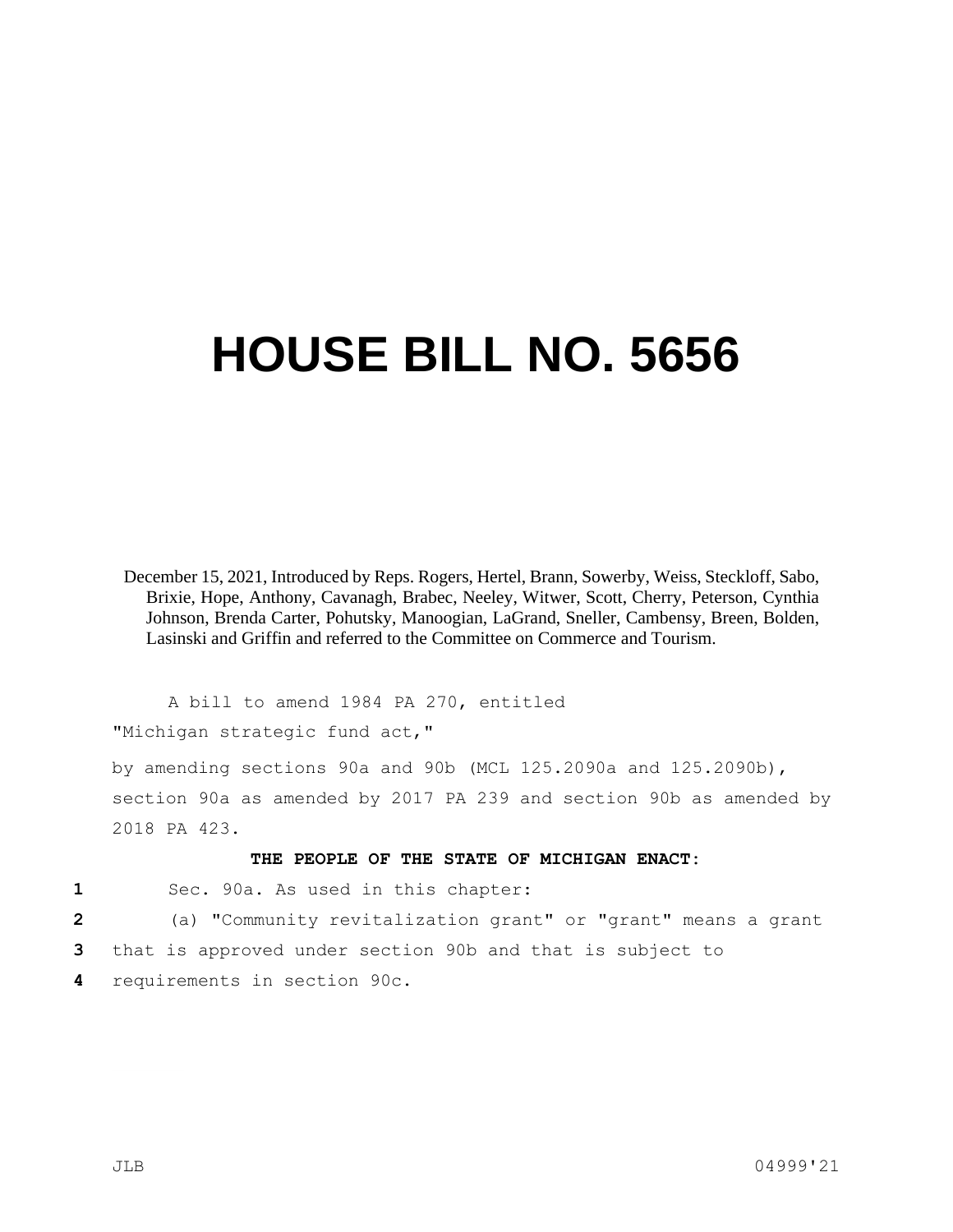(b) "Community revitalization incentive" means a community revitalization grant, a community revitalization loan, or other economic assistance.

 (c) "Community revitalization loan" or "loan" means a loan that is approved under section 90b and that is subject to the requirements in section 90d.

 (d) "Eligible investment" means 1 or more of the following, subject to a written agreement under this section, including investment that occurred prior to the approval of the application, to the extent that the project has not been completely reimbursed to or been paid for on behalf of the person requesting a community revitalization incentive under this chapter:

 (*i*) Any demolition, construction, alteration, rehabilitation, or improvement of buildings.

(*ii*) Site improvements.

 (*iii*) The addition of machinery, equipment, or fixtures to the approved project.

 (*iv*) Architectural, engineering, surveying, and similar professional fees but not certain soft costs of the eligible investment as determined by the board, including, but not limited to, developer fees, appraisals, performance bonds, closing costs, bank fees, loan fees, risk contingencies, financing costs, permanent or construction period interest, legal expenses, leasing or sales commissions, marketing costs, professional fees, shared savings, taxes, title insurance, bank inspection fees, insurance, and project management fees.

 (e) "Eligible property" means property that meets 1 or more of the following conditions:

(*i*) Is determined to be a facility. As used in this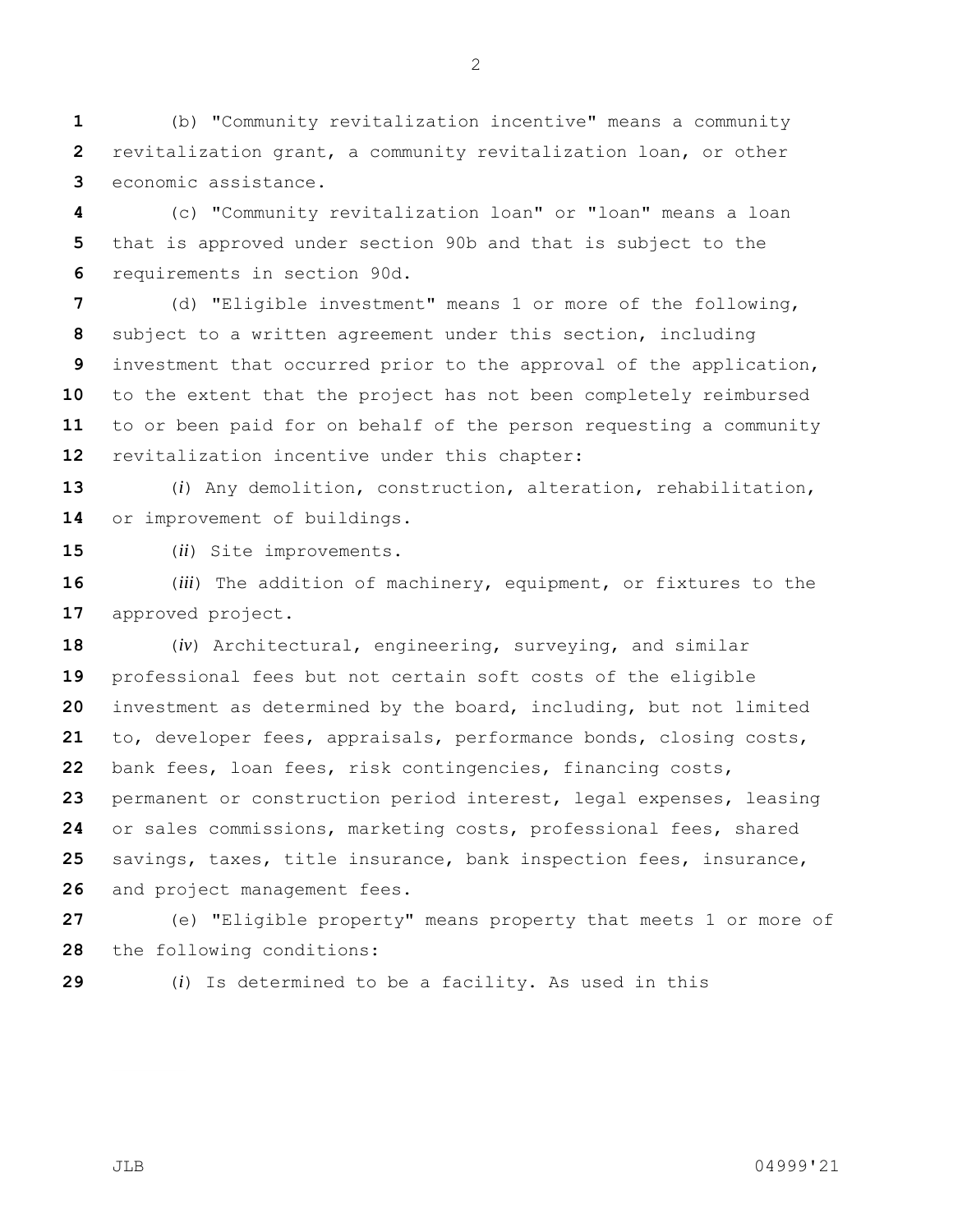subparagraph, "facility" means that term as defined in section 2 of the brownfield redevelopment financing act, 1996 PA 381, MCL 125.2652.

 (*ii*) Is a historic resource. As used in this subparagraph, "historic resource" means a publicly or privately owned historic building, structure, site, object, feature, or open space either manmade or natural, individually listed or located within and contributing to a historic district designated by the national register of historic places, the state register of historic sites, or a local unit acting under the local historic districts act, 1970 PA 169, MCL 399.201 to 399.215.

 (*iii*) Is blighted property. As used in this subparagraph, "blighted property" means property that meets any of the following criteria:

 (A) Has been declared a public nuisance in accordance with a local housing, building, plumbing, fire, or other related code or ordinance.

 (B) Is an attractive nuisance to children because of physical condition, use, or occupancy.

 (C) Is a fire hazard or is otherwise dangerous to the safety of persons or property.

 (D) Has had the utilities, plumbing, heating, or sewerage 23 permanently disconnected, destroyed, removed, or rendered ineffective so that the property is unfit for its intended use.

 (E) Is tax reverted property owned by a qualified local governmental unit, by a county, or by this state.

 (F) Is property owned or under the control of a land bank fast track authority under the land bank fast track act, 2003 PA 258, MCL 124.751 to 124.774.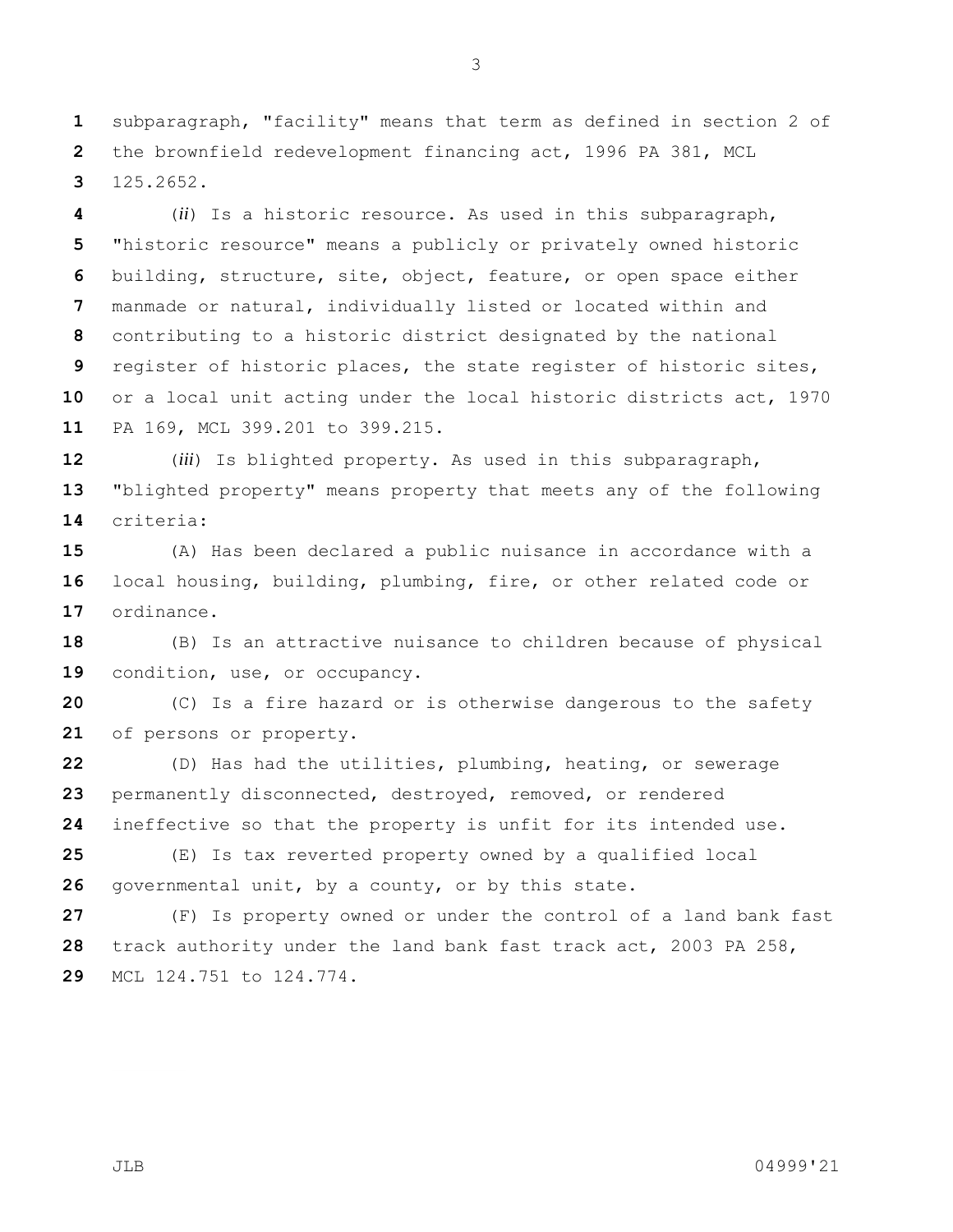(G) Has substantial subsurface demolition debris buried on site so that the property is unfit for its intended use.

 (*iv*) Is functionally obsolete property. As used in this subparagraph, "functionally obsolete" means that the property is unable to be used to adequately perform the function for which it was intended due to a substantial loss in value resulting from factors such as overcapacity, changes in technology, deficiencies or superadequacies in design, or other similar factors that affect the property itself or the property's relationship with other surrounding property as determined by a Michigan advanced assessing officer or a Michigan master assessing officer.

 (*v*) Is a parcel that is adjacent or contiguous to property described in subparagraphs (*i*) through (*iv*) if the development of the adjacent or contiguous parcel is estimated to increase the taxable value of the property described in subparagraphs (*i*) through (*iv*).

 (*vi*) Through September 30, 2022, **2026,** is used for a neighborhood and commercial corridor food initiative.

 (*vii*) Any other property as determined by the fund board if the development of the property will promote community revitalization consistent with the findings and declarations in section 90.

 (f) "Federal secretary of the interior's standards for rehabilitation and guidelines for rehabilitating historic buildings, 36 CFR 67" means the nationally recognized federal standards that guide work undertaken on historic resources.

 (g) "Neighborhood and commercial corridor food initiative" means property that will be used primarily as a retail supermarket, grocery store, produce market, or delicatessen that is located in a downtown area or in a development area as defined in section  $\frac{2}{5}$ the corridor improvement authority act, 2005 PA 280, MCL 125.2872,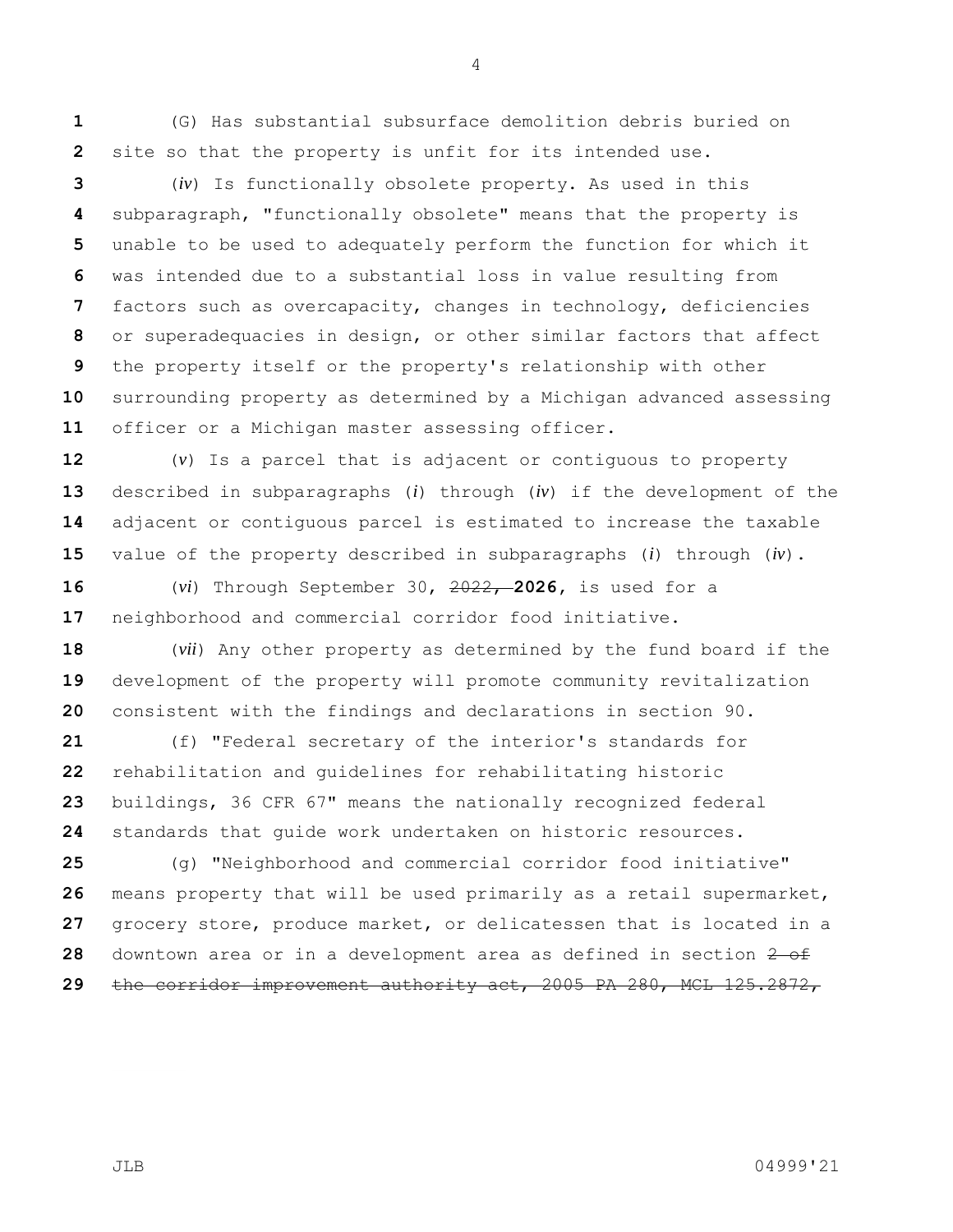**602 of the recodified tax increment financing act, 2018 PA 57, MCL 125.4602,** as determined by the board, that offers unprocessed USDA- inspected meat and poultry products or meat products that carry the USDA organic seal, fresh fruits and vegetables, and dairy products for sale to the public.

 (h) "Other economic assistance" means any other form of assistance allowed under this act that is not a community revitalization loan or community revitalization grant.

 Sec. 90b. (1) The fund shall create and operate the Michigan community revitalization program to provide community revitalization incentives for eligible investments on eligible property in this state. The fund shall develop and use a detailed application, approval, and compliance process adopted by a resolution of the board and published and available on the fund's website. Program standards, guidelines, templates, or any other forms used by the fund to implement the Michigan community revitalization program shall be approved by the board.

 (2) A person or 2 or more persons may apply to the fund for approval of community revitalization incentives associated with a project under this section. Community revitalization incentives shall not be approved for any property that is not eligible property.

 (3) Funds appropriated for programs under this chapter must be placed in the 21st century jobs trust fund created in the Michigan trust fund act, 2000 PA 489, MCL 12.251 to 12.262.

 (4) Subject to section 88c, the fund shall review all applications for community revitalization incentives. As part of the application, the applicant shall include documentation establishing that the project is located on eligible property and a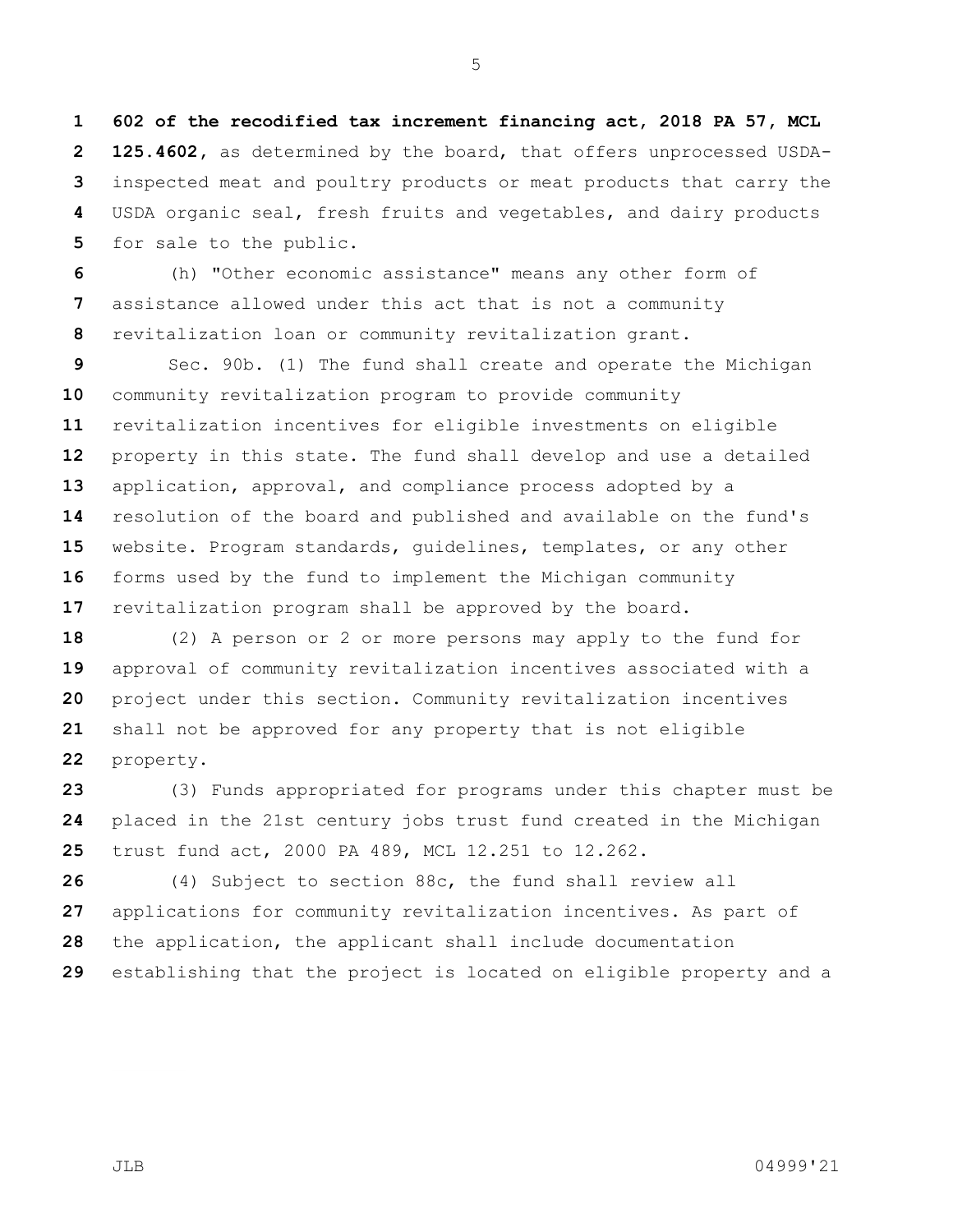shall consider the following criteria to the extent reasonably applicable as reasonably determined by the fund board or its designee to the type of project proposed when approving a community revitalization incentive: (a) The importance of the project to the community in which it is located. (b) If the project will act as a catalyst for additional revitalization of the community in which it is located. (c) The amount of local community and financial support for the project. (d) The applicant's financial need for a community revitalization incentive. (e) The extent of reuse of vacant buildings, reuse of historic resources, and redevelopment of blighted property. (f) Creation of jobs. (g) The level of private sector and other contributions, including, but not limited to, federal funds and federal tax credits. (h) Whether the project is financially and economically sound. (i) Whether the project increases the density of the area. (j) Whether the project promotes mixed-use development and walkable communities. (k) Whether the project converts abandoned public buildings to private use.

 (*l*) Whether the project promotes sustainable development. (m) Whether the project involves the rehabilitation of a historic resource.

(n) Whether the project addresses areawide redevelopment.

project description that includes a project pro-forma. The fund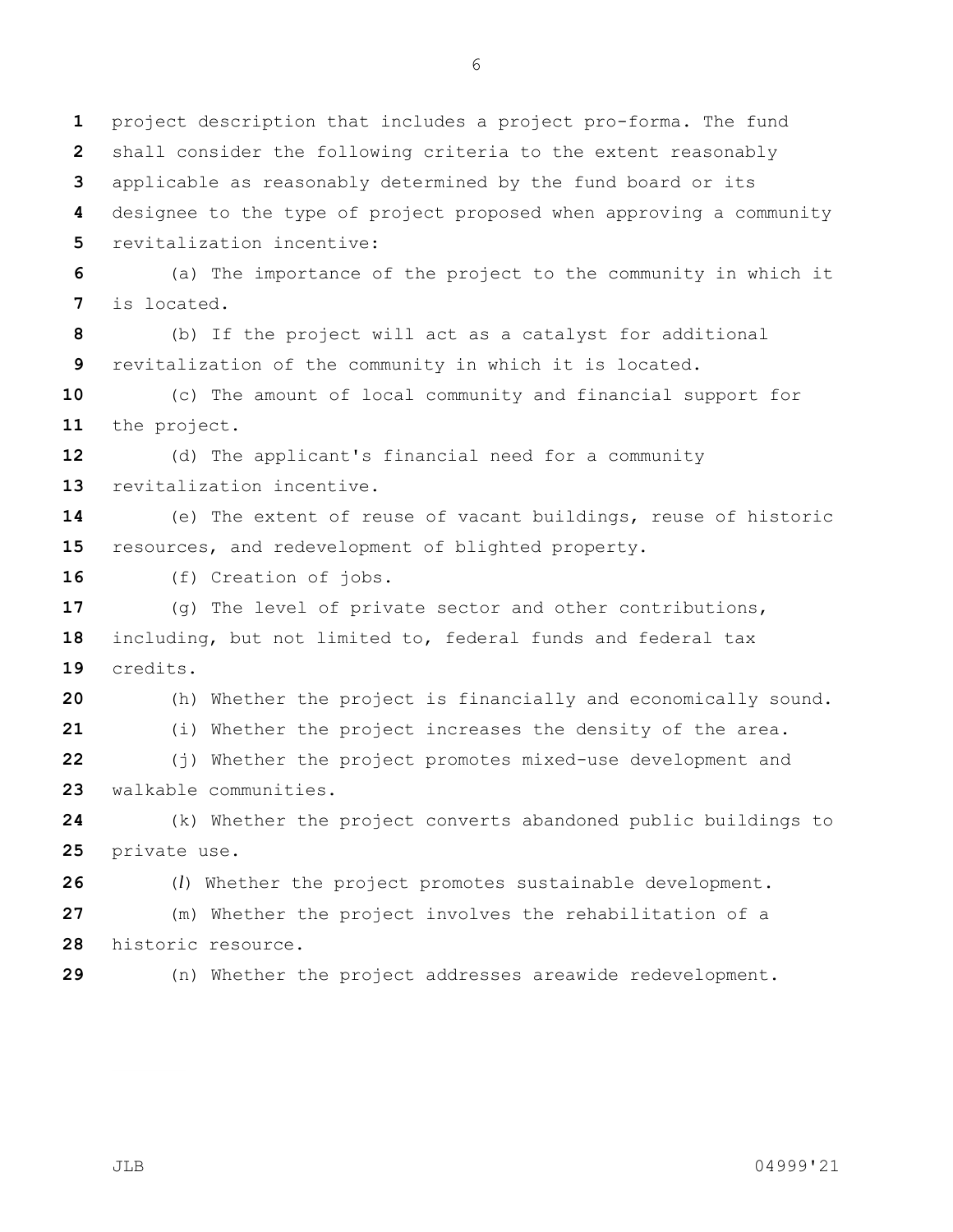(o) Whether the project addresses underserved markets of commerce.

(p) The level and extent of environmental contamination.

 (q) If the rehabilitation of the historic resource will meet the federal secretary of the interior's standards for rehabilitation and guidelines for rehabilitating historic buildings, 36 CFR 67, when applied after engaging in discussions with the state historic preservation office.

 (r) Whether the project will compete with or affect existing Michigan businesses within the same industry.

 (s) Any other additional criteria approved by the board that are specific to each individual project and are consistent with the findings and intent of this chapter.

 (5) An application shall be approved or denied not more than 90 days after receipt of the application that is considered administratively complete by the board or its designee. If the application is neither approved nor denied within 90 days after being considered administratively complete, it must be considered by the fund board, or its president if delegated, for action at, or by, the next regularly scheduled board meeting. If an application is approved, the fund shall determine the amount of community revitalization incentives for the project based on the fund's review of the application and the criteria specified in subsection (4).

 (6) Except as otherwise provided in this subsection, the amount of community revitalization incentives that the board may approve for a single project shall not exceed 25% of a project's eligible investment up to \$10,000,000.00. However, in a city, village, or township with a population of 15,000 or less based on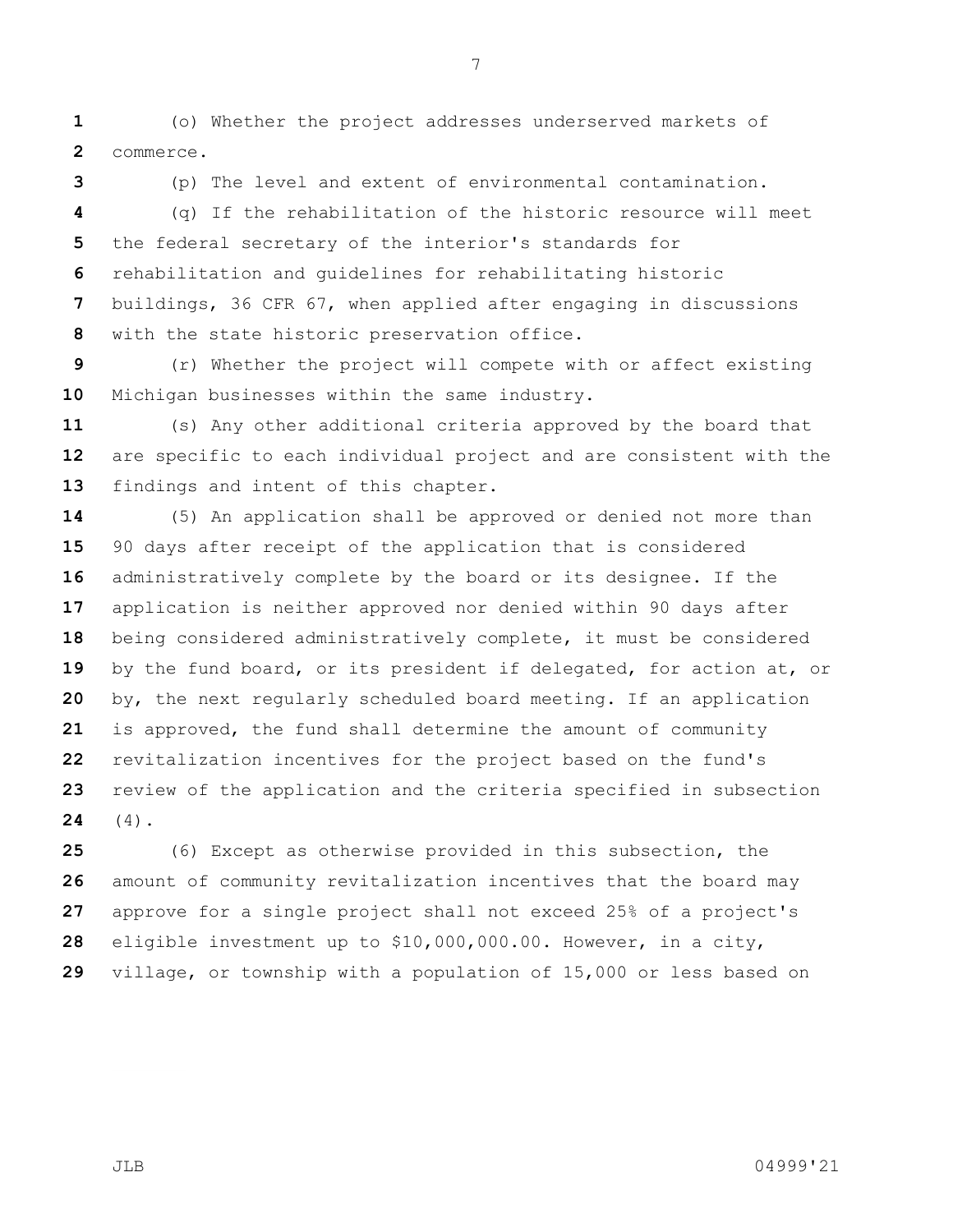the most recent federal decennial census, the amount of community revitalization incentives that the board may approve for a single project shall not exceed 50% of a project's eligible investment up to \$10,000,000.00. A community revitalization loan shall not exceed \$10,000,000.00, and a community revitalization grant shall not exceed \$1,500,000.00. However, a combination of loans, grants, and other economic assistance under this chapter shall not exceed \$10,000,000.00 per project. The board may not approve \$10,000,000.00 per project in community revitalization incentives to more than 3 projects per fiscal year. The board shall approve not less than 5 projects of \$1,000,000.00 or less per project per fiscal year. If, after reviewing all applications in a fiscal year, the fund determines that less than 5 projects warranted an award of \$1,000,000.00 or less, this subsection does not apply. Notwithstanding any other limitation in this subsection, each year, of the community revitalization projects approved by the board, the board may approve up to 3 single projects that shall not exceed 50% of a project's eligible investment up to \$10,000,000.00 for community revitalization loans and grants for the specific purpose of historic preservation. Beginning for the 2017-2018 fiscal year and through the 2021-2022 **2025-2026** fiscal year, except as otherwise provided in subsection (9), not less than 5% of community revitalization incentives shall be awarded to neighborhood and commercial corridor food initiatives.

 (7) When the board approves an application and determines the amount of community revitalization incentives, the board shall enter into a written agreement with the applicant. The written agreement must provide in a clear and concise manner all of the conditions imposed, including specific time frames, on the

JLB 04999'21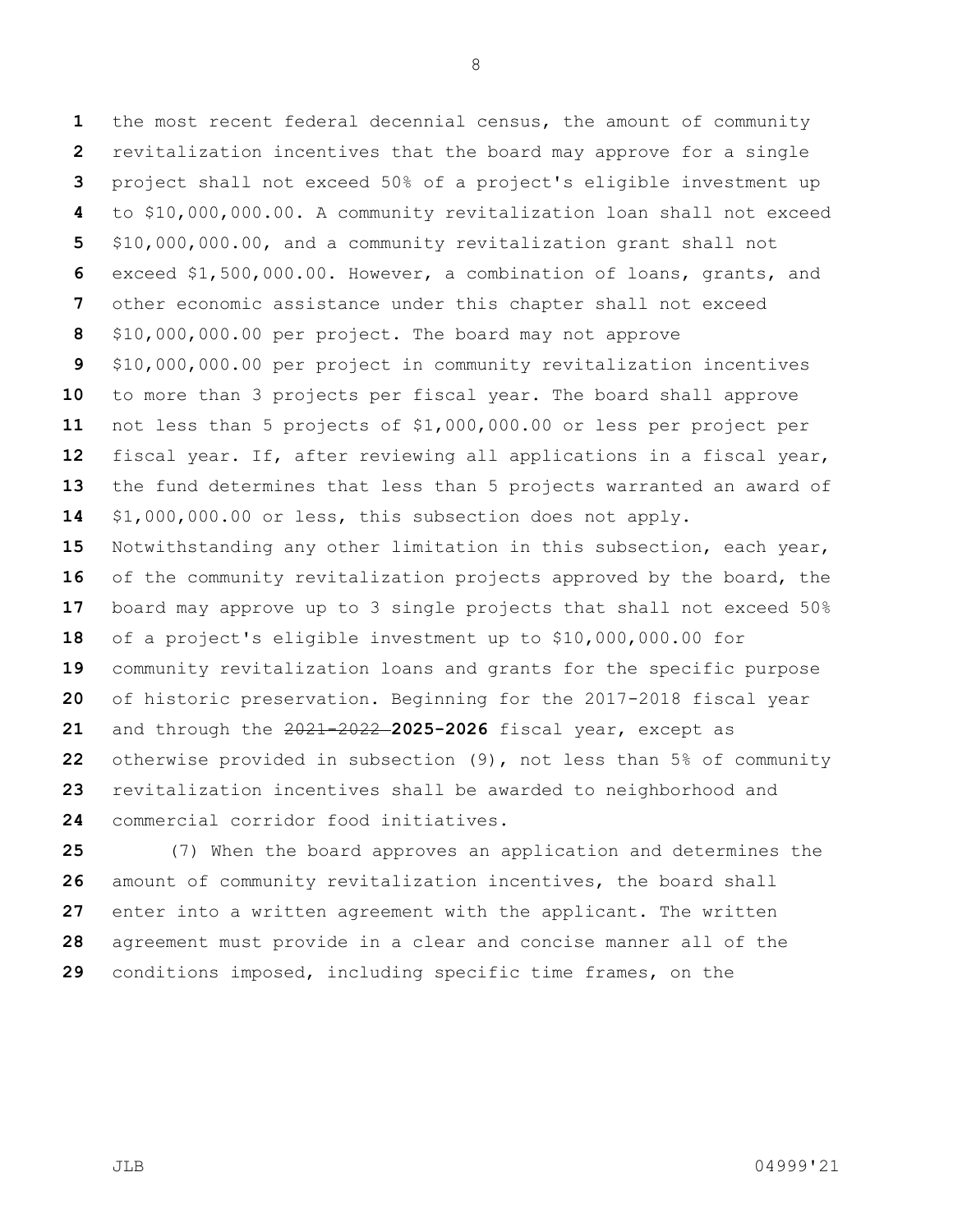applicant to receive the community revitalization incentive under this chapter. The written agreement must provide for the secured status of any loan, repayment, and penalties if the applicant fails to comply with the provisions of the written agreement as determined by the board. The applicant shall agree to provide the data described in the written agreement that is necessary for the fund to report to the legislature under this chapter.

 (8) Not more than 4% of the annual appropriation as provided by law from the 21st century jobs trust fund established in the Michigan trust fund act, 2000 PA 489, MCL 12.251 to 12.262, may be used for the purposes of administering the programs and activities authorized under this chapter. However, the fund and the fund board shall not use more than 3% of the annual appropriation for administering the programs and activities authorized under this chapter unless the fund board by a 2/3 vote authorizes the additional 1% for administration. The MEDC may charge actual and reasonable fees for costs associated with the community revitalization incentive authorized under this chapter. These fees are in addition to an amount of the appropriation used for administering the programs and activities authorized under this chapter.

 (9) The application process for community revitalization incentives for neighborhood and commercial corridor food initiatives must provide that applications for neighborhood and commercial corridor food initiatives must be received on or before June 1 for that fiscal year. If there are insufficient approved applications in a fiscal year for community revitalization incentives for neighborhood and commercial corridor food initiatives, then the remaining allocated funds may be used for